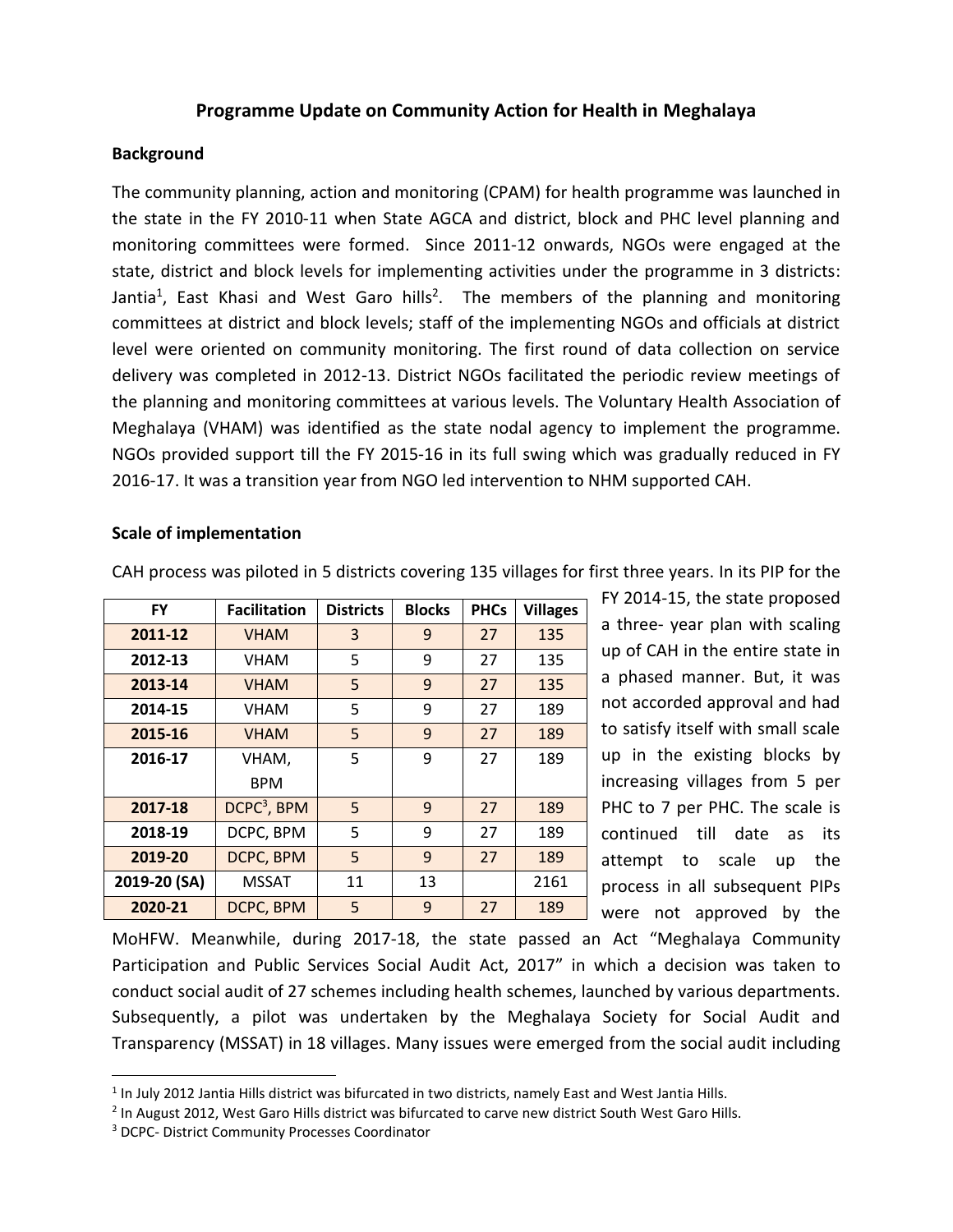non-payment of JSY incentives, which were relevant for the entire state. As a result, the state adopted some policy decisions. One among them was releasing JSY incentives to the pregnant women when they discharge from the hospitals after delivery. Considering the scenario of the state and constraints in scaling up the community action for health, the state NHM and the AGCA Secretariat decided to collaborate with the state social audit unit (SAU) to undertake the social audit processes in all villages of Meghalaya as it had the mandate and the dedicated structure till village level. Subsequently, the state NHM in partnership with the MSSAT has undertaken the social audit of health services in 11 districts covering 2,161 villages across 13 blocks during the FY 2019-20.

## **Budgetary allocations**

Meghalaya state had included CAH component in its first PIP for the FY 2010-11, which was not approved. The state requested MoHFW to reconsider the proposal. As the approval from the MoHFW received in September 2010, the envisaged activities were not undertaken in the FY 2010-11. Since then, the state has been planning and budgeting community action for health in the state PIPs every year. The amounts presented in the table are the amount

| <b>Figures in Lakh Rs.</b> |                 |                 |            |  |  |
|----------------------------|-----------------|-----------------|------------|--|--|
| <b>FY</b>                  | <b>Proposed</b> | <b>Approved</b> | % Approved |  |  |
| 2011-12                    | 144.05          | 58.09           | 40%        |  |  |
| 2012-13                    | 98.17           | 98.17           | 100%       |  |  |
| 2013-14                    | 143.53          | 98.17           | 68%        |  |  |
| 2014-15                    | 553             | 98.71           | 18%        |  |  |
| 2015-16                    | 103.36          | 15              | 15%        |  |  |
| 2016-17                    | 33.38           | 13.36           | 40%        |  |  |
| 2017-18                    | 31.89           | 9.3             | 29%        |  |  |
| 2018-19                    | 28.68           | 17.68           | 62%        |  |  |
| 2019-20                    | 17.68           | 17.68           | 100%       |  |  |
| 2020-21                    | 19.88           | 19.88           | 100%       |  |  |

approved for CAH component only (FMR code was B15.1 earlier and now it is 3.2.4).

With reduced budget approvals, the state was compelled to look at other alternative strategies without the involvement of NGOs to implement the CAH processes.

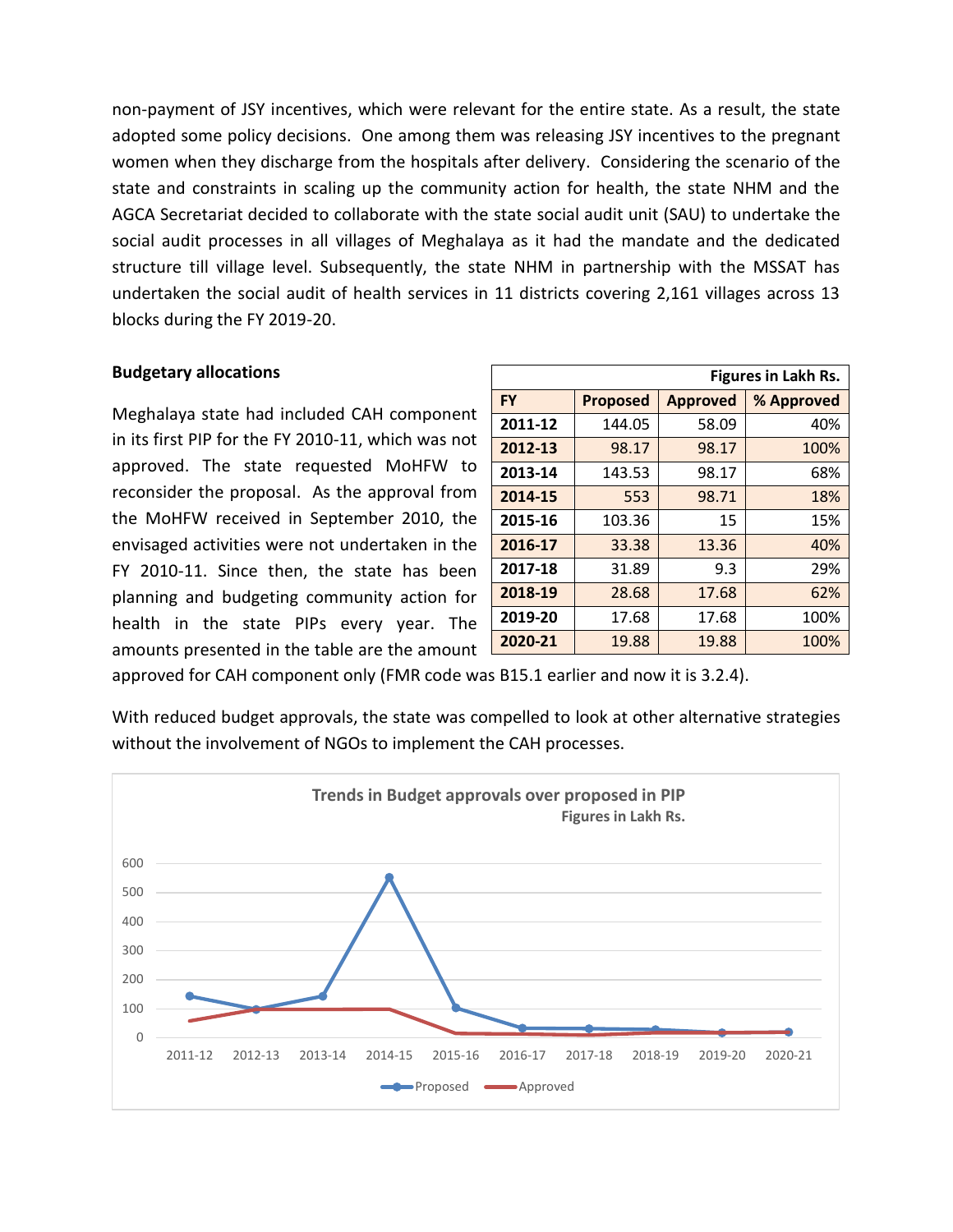#### **Partnership with MSSAT**

The Governing Body of MSSAT agreed the request of the state NHM on October 1, 2018 to conduct the social audit of health services in a phased manner in selected blocks across 11 districts. Followed this, the MSSAT along with state NHM finalised the checklist and trained 323 resource persons comprising State Resource Persons (SRPs), District Resource Persons (DRPs), Block Resource Persons (BRCs) and Village Resource Persons (VRPs) on social audit process. Started in May 2019, the first round of social audits was completed in 1,777 villages.

## **Key issues from the social audit process**

- Mother and child protection (MCP) cards were issued to most of the pregnant women across the state.
- In most places, the health facilities need to be more responsive to people's needs.
- Low awareness level about JSY and JSSK schemes among the community in South Garo Hills and East Garo Hills.
- Many eligible women are not receiving Janani Suraksha Yojana (JSY) benefits for various reasons at Nonstoin block in West Khasi Hills and in West Garo Hills districts: (a) belonging to non-BPL families and not getting certification from the village head; (b) not completing mandatory ANC check-ups; (c) not having bank account; and (d) taking place delivery at home.
- The pick-up and drop facility for eligible women under the Janani Shishu Suraksha Karyakaram (JSSK) is not provided in North Garo Hills, East Garo Hills, South West Garo Hills, West Garo Hills, etc.
- Low awareness among adolescents on Adolescent Friendly Health Clinic (AFHC) resulting in low service utilization in West Khasi Hills.
- Rashtriya Bal Suraksha Karyakram (RBSK) is functioning well in most of the districts. However, health check-ups for school children under RBSK was not organised in North Garo Hills due to shortage of staff.
- Non-receipt of VHSNC untied fund to districts (East Khasi Hills, East Garo Hills, West Garo Hills) in the FY 2018–19.
- Facility-level gaps are still incomplete such as instances of dilapidated buildings, leaking roofs and irregular power/water supply at sub-health centres in West Khasi Hills.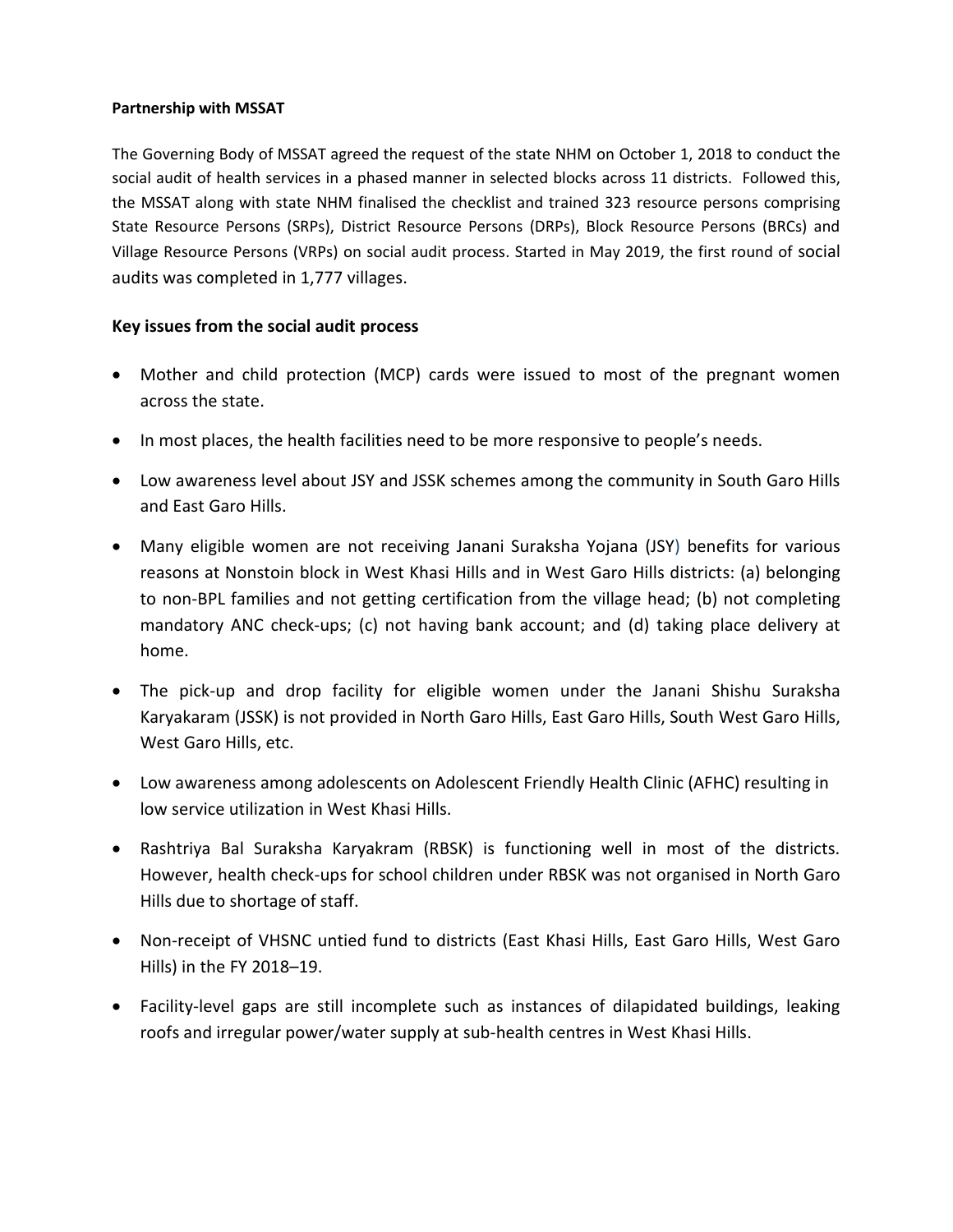| <b>Key Milestones</b> |                       |                                                                                                                           |  |  |  |  |
|-----------------------|-----------------------|---------------------------------------------------------------------------------------------------------------------------|--|--|--|--|
| Phase                 | <b>Timelines</b>      | <b>Activities</b>                                                                                                         |  |  |  |  |
| Initiation            | <b>July 2018</b>      | Meeting with NHM, MSSAT and AGCA Secretariat to explore<br>partnership.                                                   |  |  |  |  |
|                       | August 2018           | Request letter from Mission Director, NHM Meghalaya to MSSAT                                                              |  |  |  |  |
|                       |                       | to conduct social audit.                                                                                                  |  |  |  |  |
|                       | September 2018        | Area of the intervention was finalised.                                                                                   |  |  |  |  |
|                       | October 2018          | Governing Body of MSSAT accepted NHM's request in its meeting                                                             |  |  |  |  |
|                       |                       | held on October 1, 2018 to conduct social audit.                                                                          |  |  |  |  |
| Preparatory           | October 2018          | Draft checklist for social audit was prepared.                                                                            |  |  |  |  |
|                       | January 2019          | NHM finalised the checklist, which was printed by MSSAT.                                                                  |  |  |  |  |
| Implementation        | March-April 2019      | Training was organised for 323 resource persons comprising 16                                                             |  |  |  |  |
|                       |                       | district resource persons, 47 block resource persons and 260                                                              |  |  |  |  |
|                       |                       | village resource persons.                                                                                                 |  |  |  |  |
|                       | May-September<br>2019 | First round of social audit in 1,777 villages of 13 blocks across 11<br>districts.                                        |  |  |  |  |
|                       |                       | <b>Village level activities (1,777 villages)</b>                                                                          |  |  |  |  |
|                       |                       | Village contact and focused group discussions with different                                                              |  |  |  |  |
|                       |                       | groups like women, adolescents, VHSNCs on health schemes                                                                  |  |  |  |  |
|                       |                       | and collection of their feedback.                                                                                         |  |  |  |  |
|                       |                       | Door to door contact and verification of the beneficiaries<br>$\bullet$                                                   |  |  |  |  |
|                       |                       | Preparation of village level report cards<br>$\bullet$                                                                    |  |  |  |  |
|                       |                       | Village meetings were organised to share findings and<br>incorporating inputs from the community                          |  |  |  |  |
|                       |                       | Finalise village level reports                                                                                            |  |  |  |  |
|                       |                       | <b>Block level (13)</b>                                                                                                   |  |  |  |  |
|                       |                       | Compile village reports at the block level                                                                                |  |  |  |  |
|                       |                       | Organise public hearing at the block headquarters                                                                         |  |  |  |  |
|                       |                       | Make presentation of the block reports and sharing of<br>$\bullet$<br>community concerns                                  |  |  |  |  |
|                       |                       | Discussion and action on the issues/gaps.<br>$\bullet$                                                                    |  |  |  |  |
|                       |                       | Sharing the reports with the department on finalization.<br>$\bullet$                                                     |  |  |  |  |
|                       |                       | Preparation of action taken report (ATR) by the health                                                                    |  |  |  |  |
|                       |                       | department.                                                                                                               |  |  |  |  |
| Way forward           | January 2020          | Sharing of social audit findings with Commissioner (Health<br>$\bullet$<br>and Family Welfare).                           |  |  |  |  |
|                       | March-April 2020      | MSSAT tested mobile app for conducting health social audit.<br>$\bullet$                                                  |  |  |  |  |
|                       | May 2020 onwards      | MSSAT is awaiting for easing of COVID situation before taking<br>$\bullet$<br>up training and planning for social audits. |  |  |  |  |